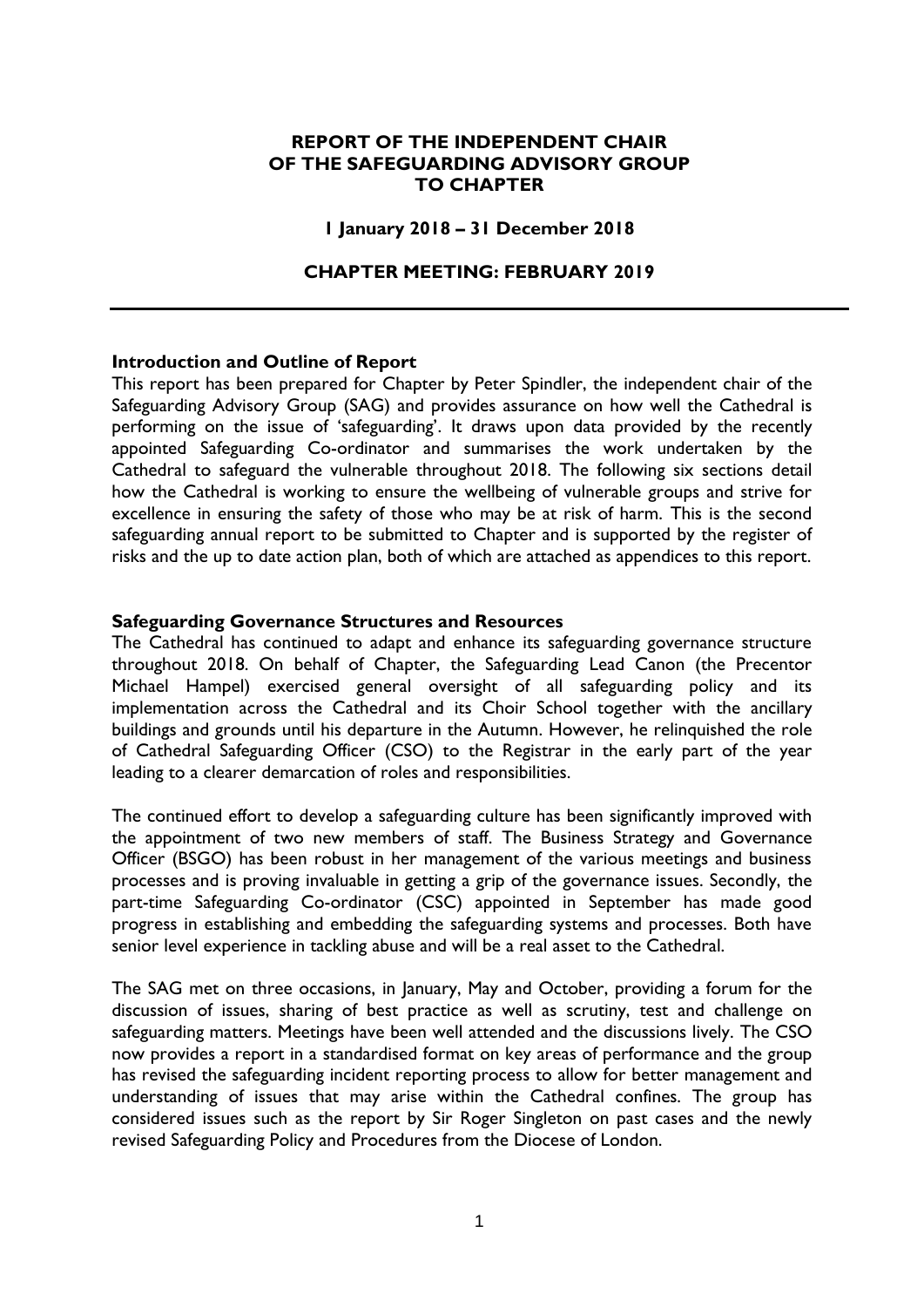The Safeguarding Working Group (SWG) which supports the SAG by progressing some of the more detailed action points arising from the main meeting met in March, July and November. With this structured approach, we have been able to maintain a steady rhythm throughout 2018 and, in 2019 plan to improve this further by holding four SAG meetings with a themed agenda already prepared and circulated to members by the BSGO.

# **Policy and Procedures**

The Cathedral safeguarding processes are set out in the policy document '*Promoting a Safer Cathedral'*. This document was developed in its current format in 2014 and was published in a revised and updated format in December 2017 having been adopted by Chapter earlier that month. It was modified slightly in 2018 to include the new roles and responsibilities detailed above and is due for further revision in 2019 to take account of developments and learning at a national level.

One of the most significant developments in 2018 has been the comprehensive review of every role performed by staff and volunteers at the Cathedral. A safeguarding matrix has been produced detailing what recruitment process, training requirement and vetting status applies to each individual. This is an impressive piece of work. Additionally, the Safeguarding Co-ordinator attended a GDPR conference at the leading safeguarding law firm Farrer and Co and has subsequently reviewed and implemented a Data Protection Act/GDPR compliant reporting and file handling process.

## **Summary of Safeguarding Activity in 2018**

*Safer Recruitment* – These practices form part of a network of checks and balances which will minimise the possibility of appointing inappropriate individuals to work with vulnerable groups. Only one application caused concern and was dealt with using a risk based approach.

*Vetting and Barring Checks* – The Cathedral has been using the Disclosure and Barring Service for background checking for roles which involve working with the vulnerable and moved to a new provider, UCheck, in the late summer. 37 applications were submitted in 2018, and 36 satisfactory certificates were issued.

*Training* - The in house Training and Development Officer works with internal and external colleagues to plan the implementation of the safeguarding training courses provided by the National Safeguarding Team (NST) and is now supported by the CSC for specific inputs.

Whilst it remains a challenge to keep all staff and volunteers up to date with their training, I am able to report that progress is being made and the backlog reducing; in the last reporting year (2017) there were 250 C0/1 courses outstanding, this has now reduced to 210 and the C2 course for leaders reduced from 40 to 22 awaiting completion. More work is however required by heads of department to ensure their teams are fully up to date and progress will be scrutinised by the SAG throughout 2019.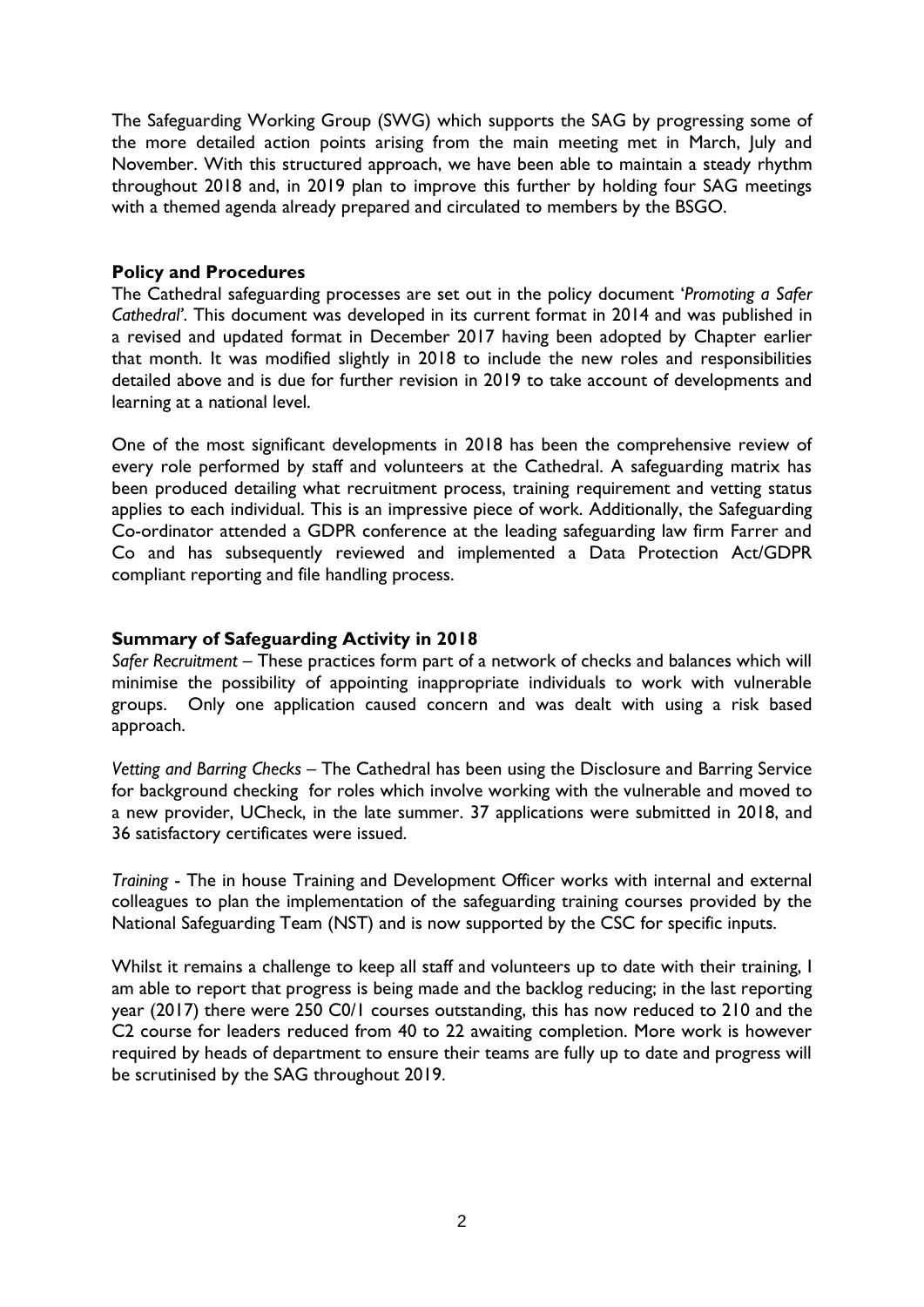*Incident Reporting* – An updated and revised Safeguarding Incident Report Form was implemented in consultation with the SAG during 2018. It is fair to say that this process has yet to be firmly embedded in the psyche of the Cathedral and timely reporting and recording of incidents has not increased as much as anticipated. That said, in total 12 potential safeguarding incidents were formally reported to the CSO last year compared with three during 2017. There was an even split between vulnerable adults and children. There is now a process in place to capture and share the learning from these incidents. The CSO and CSC are both aware that earlier in the year some incidents were identified and dealt with but colleagues had to be chased for reports demonstrating staff had yet to fully grasp the need to record and formally share the detail. This matter will need continued focus in 2019.

No safeguarding management plans were prepared during 2018, indeed the Dean has taken a robust stance on this issue and decided that the Cathedral is not an appropriate place for people on plans to be managed and will refer them back to their home parish for ongoing support.

In January, I undertook a review of the files held on past cases. Documentary material was available for 18 cases dating back to the early 1980s. Some involved high profile criminal prosecutions one of which is still subject to civil proceedings. A confidential report of my findings was provided to the CSO for her consideration and the 10 recommendations are being addressed by the CSC.

*Multi Agency Working/Core Groups* – In January 2018, the Cathedral referred two cases to the Diocese. The learning from the handling of these incidents has led to discussions on how the Cathedral can work more meaningfully with the Diocese in the future when addressing such concerns and work is still underway to formalise this through development of a triage system and preparation of a service level agreement.

*Resourcing –* The recruitment of the two new members staff detailed above has significantly improved resilience and provides meaningful support to the CSO. This will ensure a safeguarding culture and ethos is further developed at the Cathedral and Chapter should be praised for their commitment in resourcing this important part of the Cathedral's business.

*Hackney Children's Choir –* A significant review of the outreach work undertaken by the Cathedral was conducted in the summer with the support of the Diocese Safeguarding Officer leading to improvements in the risk assessment and management of these activities. This is an important aspect of safeguarding activity outside of the geographical confines of the Cathedral and its choir school and any further similar work in 2019 will require similar support from safeguarding professionals.

# **Risk Register**

The SAG has continued to manage a detailed 20-point risk register following the Cathedral's standard format for the management of risk. It is linked to the Action Plan and allows for cross referencing of issues between the two documents. This process has benefitted from a particular focus by the BSGO who has revised and refreshed the register which is now